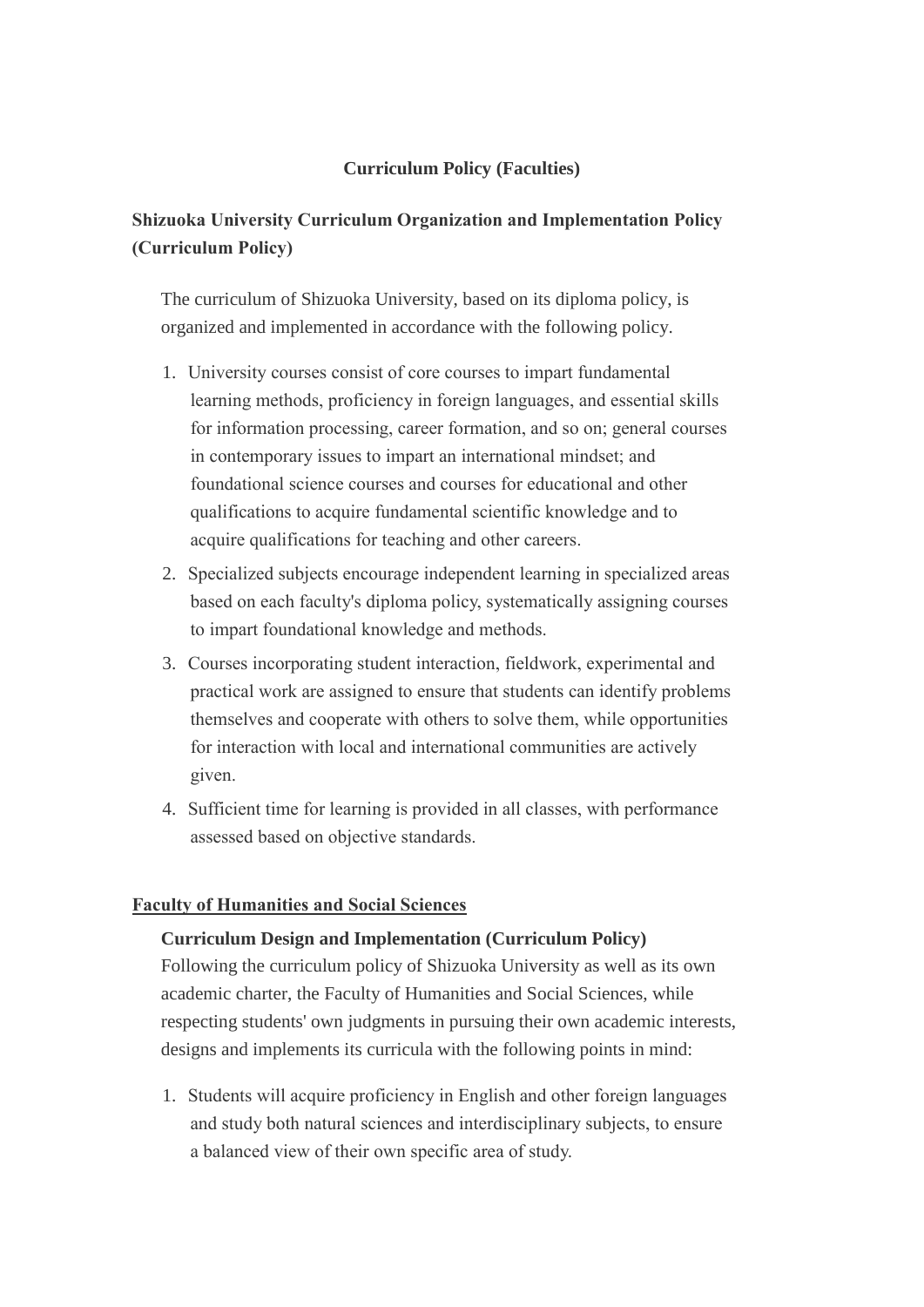- 2. The four departments collaborate in offering classes that aim to address overarching issues.
- 3. Each department offers classes in its own specialized academic areas.
- 4. The faculty continues to examine and improve its education in a systematic and organized way, making sure that assessment and grading are fair.

Department of Social and Human Studies

The Department of Social and Human Studies designs and implements its curriculum as follows:

- 1. It offers introductory courses which help students master the basics in a specialized field, as well as mastering the methods of inquiry used in that field. It also offers specialized courses in each field.
- 2. It offers seminars and practicums as a way for students to acquire more specialized knowledge of a particular field, as well as an understanding of more advanced methods of inquiry in that field.
- 3. It requires participation in both a research seminar and a "graduation" seminar, and also the writing of a graduation thesis that both synthesizes the student's specialized knowledge and demonstrates his or her ability to use the methods of inquiry of a particular field. This research, culminating in the graduation thesis, also cultivates the student's ability to identify and solve actual problems in a particular field.
- 4. It promotes an interdisciplinary understanding of human beings and society by offering a variety of basic and advanced courses in a variety of specialized fields. Both general university-wide courses dealing with contemporary issues and specialized courses taught in conjunction with or by other departments also promote an interdisciplinary point-of-view.
- 5. Both basic and advanced courses promote tolerance and a regard for both human diversity and the backgrounds of others. They also enhance awareness of oneself as a member of both a local community and the world community. Specialized courses taught in conjunction with or by other departments and general university-wide courses in English, other foreign languages, and career formation serve the same purpose.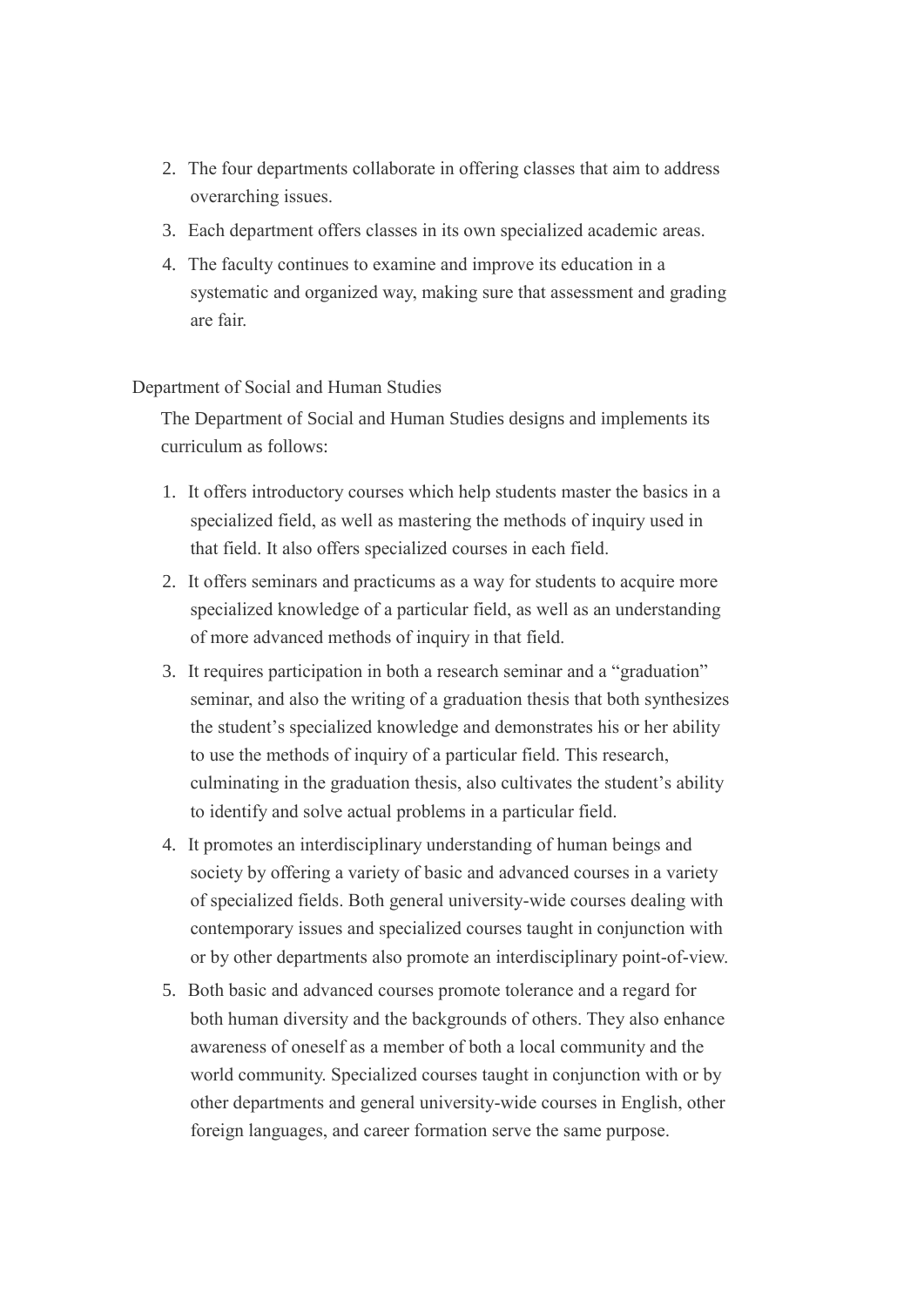6. Besides readings in a field, many of the basic and specialized core course also require group work or field work in the community. These courses develop critical and logical thinking ability, as well as information literacy, and also develop communication ability and the ability to collaborate. The general university-wide courses in information processing, English, and other foreign languages also develop these abilities.

### Department of Language and Literature

Following the curriculum policy of Shizuoka University as well as the faculty's own academic charter, the Department of Language and Literature, while respecting students' own judgements in pursuing their own academic interests, designs and implements its curricula with the following points in mind:

- 1. Students will acquire proficiency in English and other foreign languages and study both natural sciences and interdisciplinary subjects, to ensure a balanced view of their own specific area of study.
- 2. Students will be benefited by the collaboration of the four departments in the faculty in offering classes that aim to address overarching themes.
- 3. The department offers first-year students introductory classes to establish their perspectives in knowing themselves and others in order to decide for themselves which coursework to pursue in the following years and ultimately to live well as responsible citizens in society.
- 4. It makes two classes compulsory for all second-year students: An Introduction to Literature and An Introduction to Linguistics. Basic classes in each specialized area are also offered.
- 5. It offers third- and fourth-year students advanced lectures and seminars. Students acquire the knowledge and skills necessary to complete their graduation thesis

### Department of Law

Based on the Diploma Policy of the Department of Law, its curriculum is laid out as follows: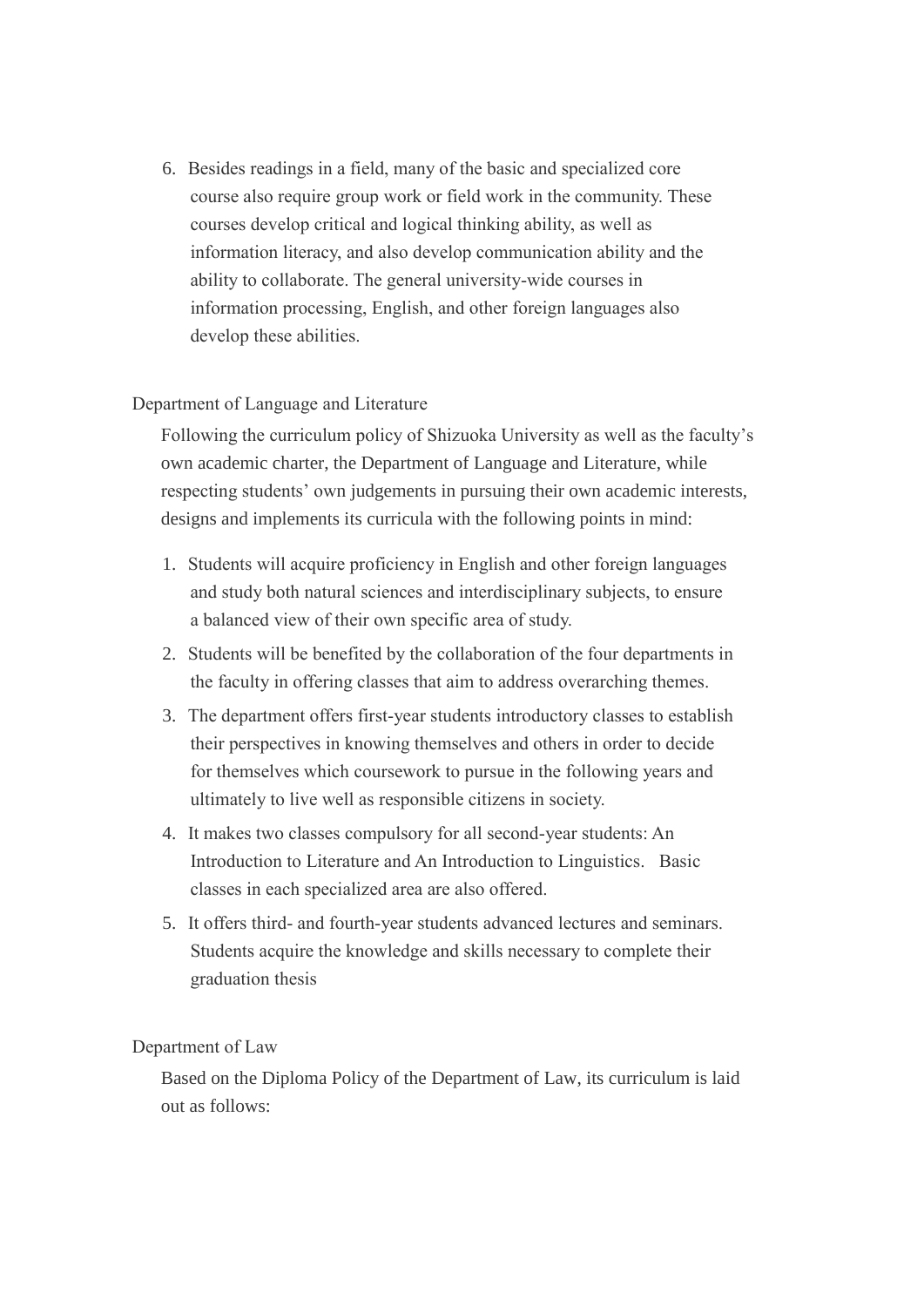1. Knowledge/Comprehension:

Firstly, to provide a broad education, the curriculum lays emphasis on an education in the liberal arts, such as core courses that impart proficiency in foreign languages and general courses on contemporary issues that impart fundamental scientific knowledge and promote an interdisciplinary approach.

Secondly, to deepen students' learning of law and politics, mandatory and elective courses are arranged primarily for the first year: Introduction to Law, Introduction to Politics, Constitution (General Provisions and Government), Civil Law (General Provisions), and Criminal Law (General Provisions).

The Department of Law provides a systematic and phased learning process that proceeds from the basics to the advanced.

- 2. Analysis/Thinking: In a four-year structure, a wide range of specialized courses in law and politics are provided to develop research capacities, analytical skills, and thinking faculty regarding legal and political problems. Simultaneously, related subject courses are provided to enhance these capacities and skills and to nurture a broad perspective.
- 3. Attitude/Orientation: In a four-year structure, small class education is arranged that deepens the students' creative learning of law and politics. In the seminar classes, through discussions and written communication, students can work with the professors and other students to hone their abilities. Freshman seminars are organized in the first year and specialized seminars from the second or third year. Each faculty member has at least one office hour a week. Students can ask faculty members about class content, receive academic advice, and consult them about their daily lives.
- 4. Citizenship: Several classes are provided in which students consider theoretical issues regarding citizenship, such as what it is to be a "citizen," and practical issues, such as how to participate in their social and political activities.
- 5. Understanding the Local Community: To take a leading role in the promotion of regional development, several classes are provided that aim to deepen students' understanding of regional problems, logically and practically analyze them, and consider reasonable solutions for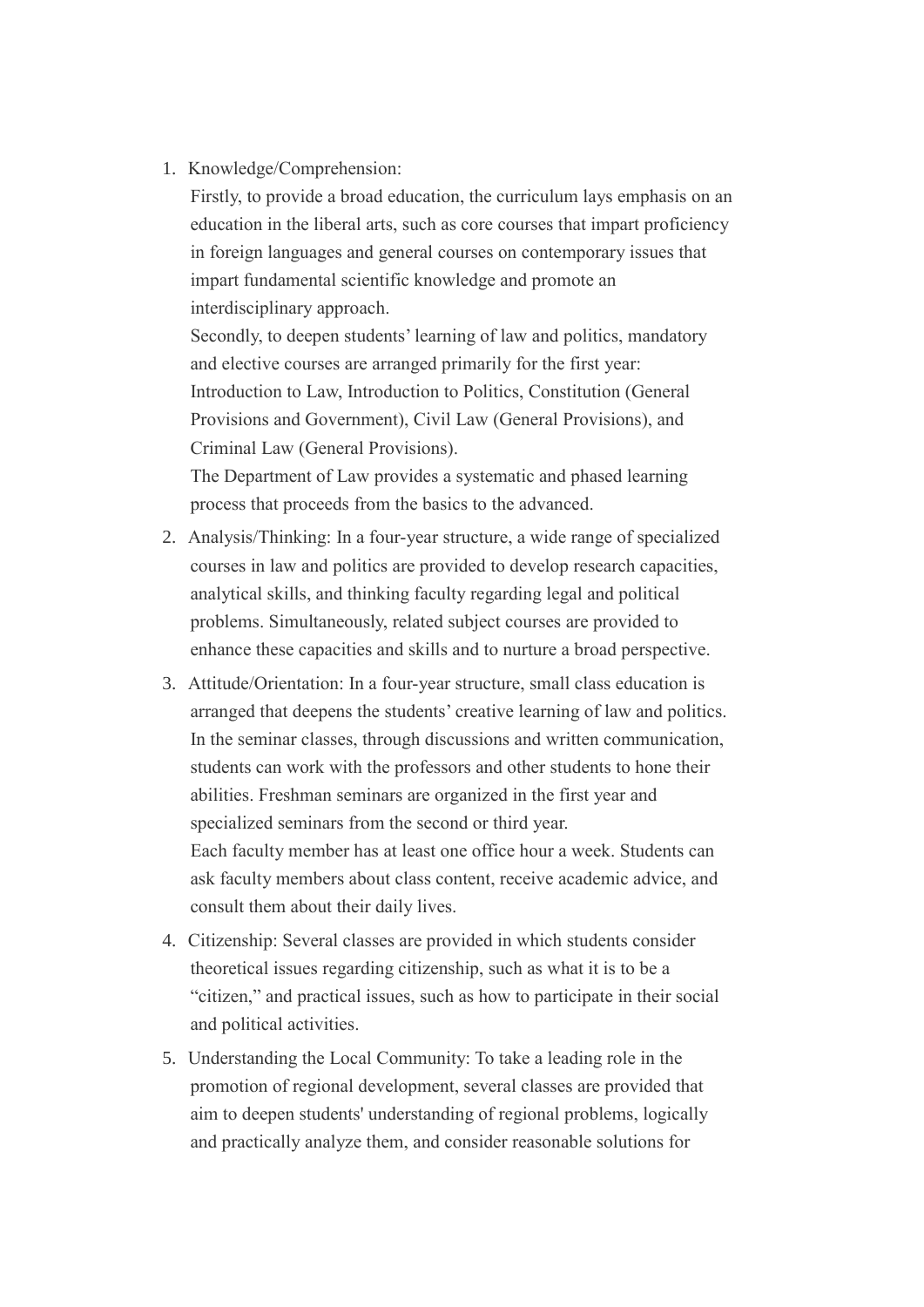them. By providing credits for time spent as interns, students are encouraged to take up internships.

6. International Way of Thinking: Several classes in both English and Japanese are provided to help students analyze the problems that occur in international society and consider the role of Japan in a global context.

### Department of Economics

The Department of Economics designs and implements its curriculum so that students will acquire the following:

1. Communication ability

The ability to communicate with others, with mutual understanding, to collect and distribute information. Cooperating with others, expressing creativity, and thinking and acting globally are essential aspects of this communication ability.

2. The ability to think logically

The ability to understand logically matters in economics and business management, while not losing sight of the fundamental principles in both fields.

3. Self-management skills

The ability of a person to set a goal by himself, to create his own plan for achieving that goal, and to push himself to carry out that plan.

- 4. Expert knowledge Expert knowledge in the field of economics and business management.
- 5. Academic Persistence The individual discipline necessary to persist in the pursuit of a deep knowledge in economics and business management.
- 6. Interdisciplinary knowledge Interdisciplinary knowledge of related fields in social studies—as well as the will to pursue it.
- 7. A broad range of general knowledge A broad range of general knowledge—as well as the will to pursue it.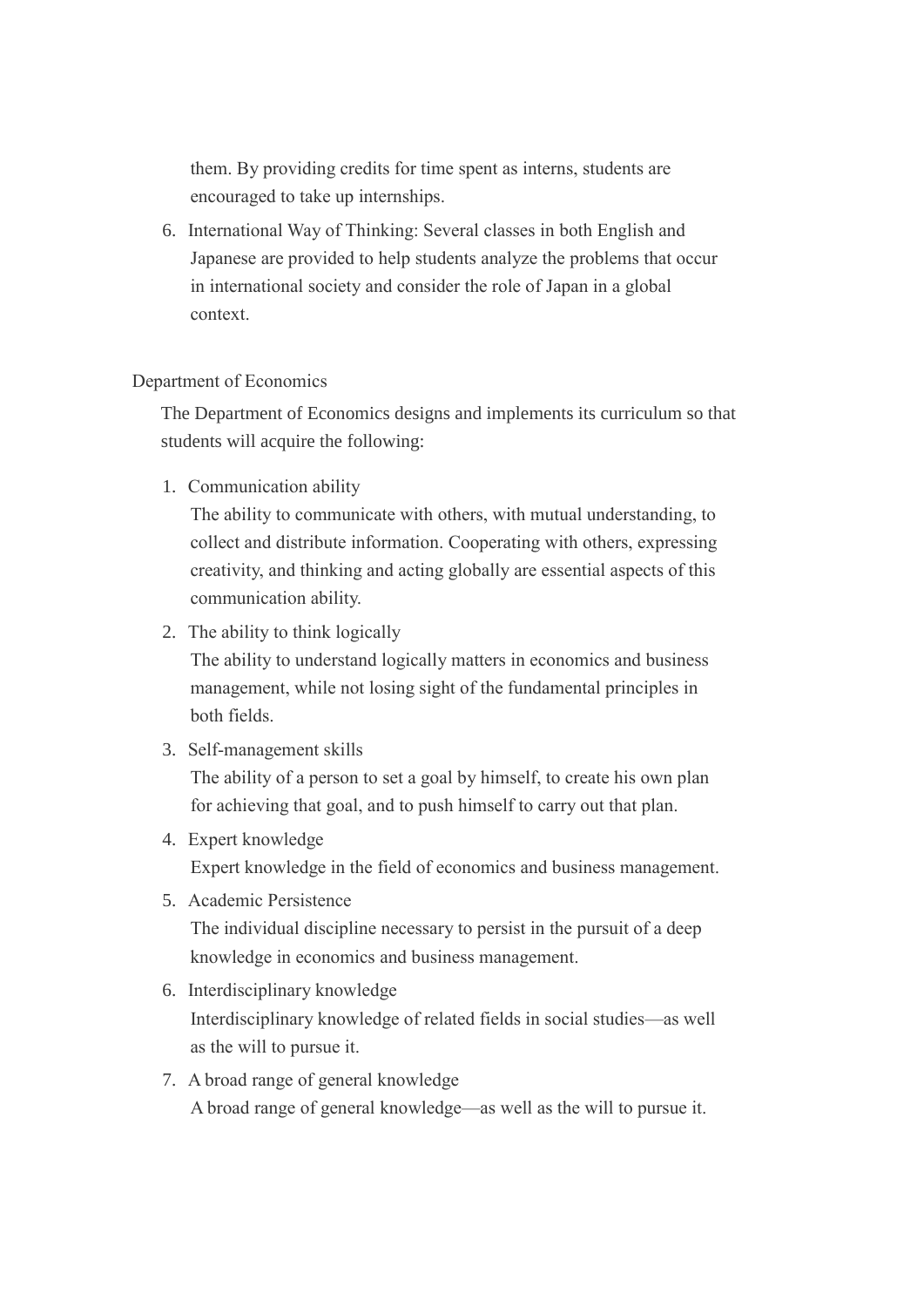# **Faculty of Education**

# **Curriculum Organization and Implementation Policy (Curriculum Policy)**

The curriculum of the Faculty of Education, based on its diploma policy, is organized and implemented in accordance with the following policy.

- 1. Foundational courses, courses in contemporary social issues, foreign languages, and specialized educational courses are offered to impart a sense of public purpose, ethical perspective, and educational values firmly centered on the thorough-going learning required of a specialist in education.
- 2. Educational courses encourage independent learning in specialized areas in each major based on the Faculty of Education's diploma policy, systematically offering courses to impart foundational knowledge and methods.
- 3. Courses (which involve experiments, practical training and exercises, and practice teaching) and a graduation thesis, work, or performance, help students acquire specialized knowledge concerning what is being learned, the ability to systematically review to bridge the gap between educational theory and practice, and a practical attitude.
- 4. Lectures and exercises are provided to allow an impartial assessment of practical educational activities, along with encouragement of participation in educational or local volunteer activities, so as to impart the leadership and communication skills necessary for cooperation with others in educational work.

# **Faculty of Informatics**

# **Curriculum Organization / Implementation Policy (Curriculum Policy)** The Faculty of Informatics, based on its diploma policy, shall organize and implement its curriculum in accordance with the following policy:

1. Educational programs shall be developed in our three program fields of Computer Science (CS), Information Systems (IS) and Information Society Design (ID) to give our students a solid grounding in Informatics, which includes both Information Sciences and Information Arts studies.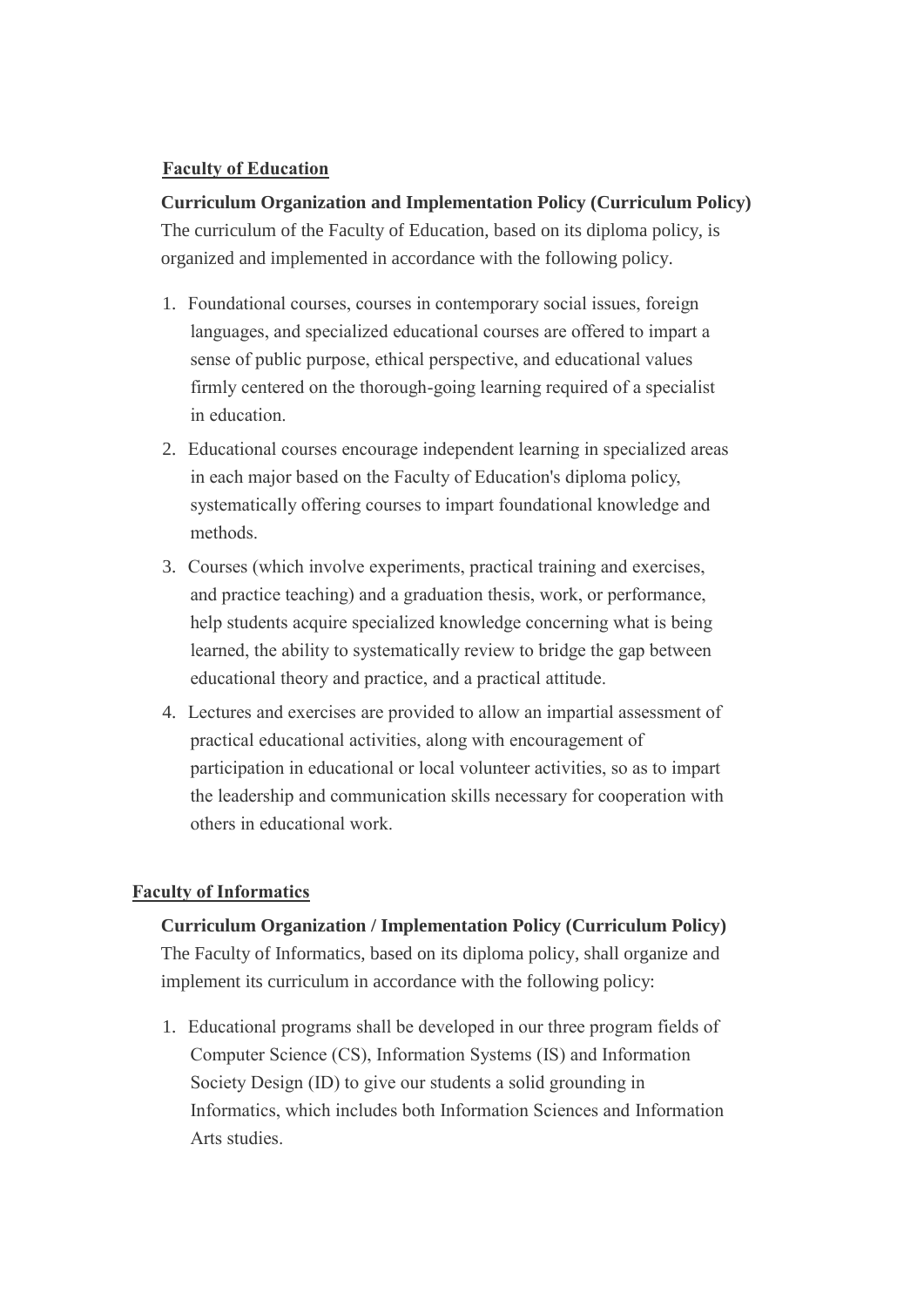- 2. The faculty shall systematically assign classes for each educational program to impart the fundamental knowledge and techniques in each specialized field.
- 3. Common subjects taken by students in all three program fields shall be established to encourage a multifaceted learning in Information Sciences and Information Arts.

# **Faculty of Science**

# **Curriculum Organization / Implementation Policy (Curriculum Policy)**

Students in the Faculty of Science shall follow a program designed to enable a structured and independent approach to learning, based on the faculty's diploma policy. The program will consist of the following subjects which will be established according to the policy of each department, and include practical exercises and training, fieldwork and creation of a graduation thesis.

- 1. Cultural subjects to impart a wide-ranging cultural education and international mindset
- 2. Fundamental science subjects taught in a cross-sectoral approach to acquire foundational scientific knowledge
- 3. Specialized science subjects to acquire advanced theories, experimental methods and techniques in each specialized field
- 4. Qualification subjects required to gain certification as a teacher, curator or another professional role.

# **Faculty of Engineering**

# **Curriculum Organization / Implementation Policy (Curriculum Policy)**

The Faculty of Engineering, based on its diploma policy, shall organize and implement its curriculum in accordance with the following policy.

1. Offering contemporary cultural subjects to impart an international mindset, problem finding and solving abilities, a wider perspective, and flexibility of thinking. In addition, offering core subjects to impart the essential skills, culture and practical abilities required for members of a society.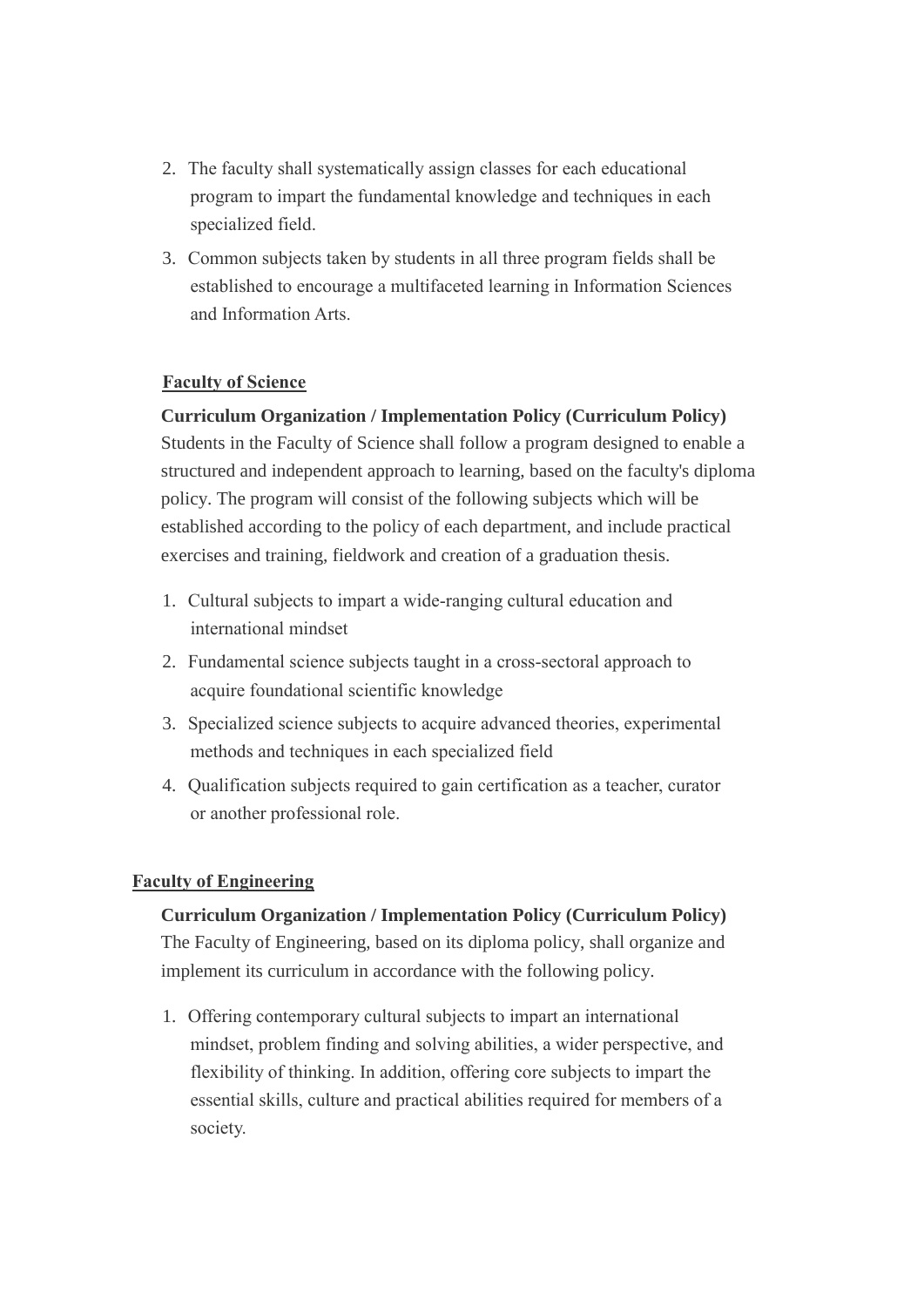- 2. Establishing fundamental science subjects (mathematics, physics, chemistry and biology), making mathematics compulsory, and establishing subjects for physics, chemistry and biology for students to gain knowledge through lectures and experiments in two specified main fields.
- 3. Systematically arranging specialized subjects for each year to allow students to learn through lectures, practical exercises and training and experiments specialized knowledge in each department. Students will also be required to learn an overview of knowledge from other departments in order to learn about engineering fields outside of their own.
- 4. In order for students to acquire creativity, independent learning skills, research accomplishment skills, communication skills and presentation skills, subjects for interdepartmental practical learning about Creative Engineering will be set in the first year, and research for graduation in the fourth year.

# **Faculty of Agriculture**

### **Curriculum Organization / Implementation Policy (Curriculum Policy)**

The Faculty of Agriculture, based on its diploma policy, shall organize and implement its curriculum in accordance with the following policy.

- 1. The faculty will provide education to impart to students a wide-ranging perspective on agriculture and advanced knowledge of it, from the fundamental disciplines in natural sciences to specialized disciplines in each department.
- 2. First and second year subjects will include those teaching culture and languages, fundamental subjects for sciences and introductory subjects for specialized disciplines; subjects for specialized disciplines will be available in the third and fourth years, the emphasis being on continuity throughout.
- 3. There will be an emphasis on fieldwork-based scientific education to cultivate an attitude of independent learning.